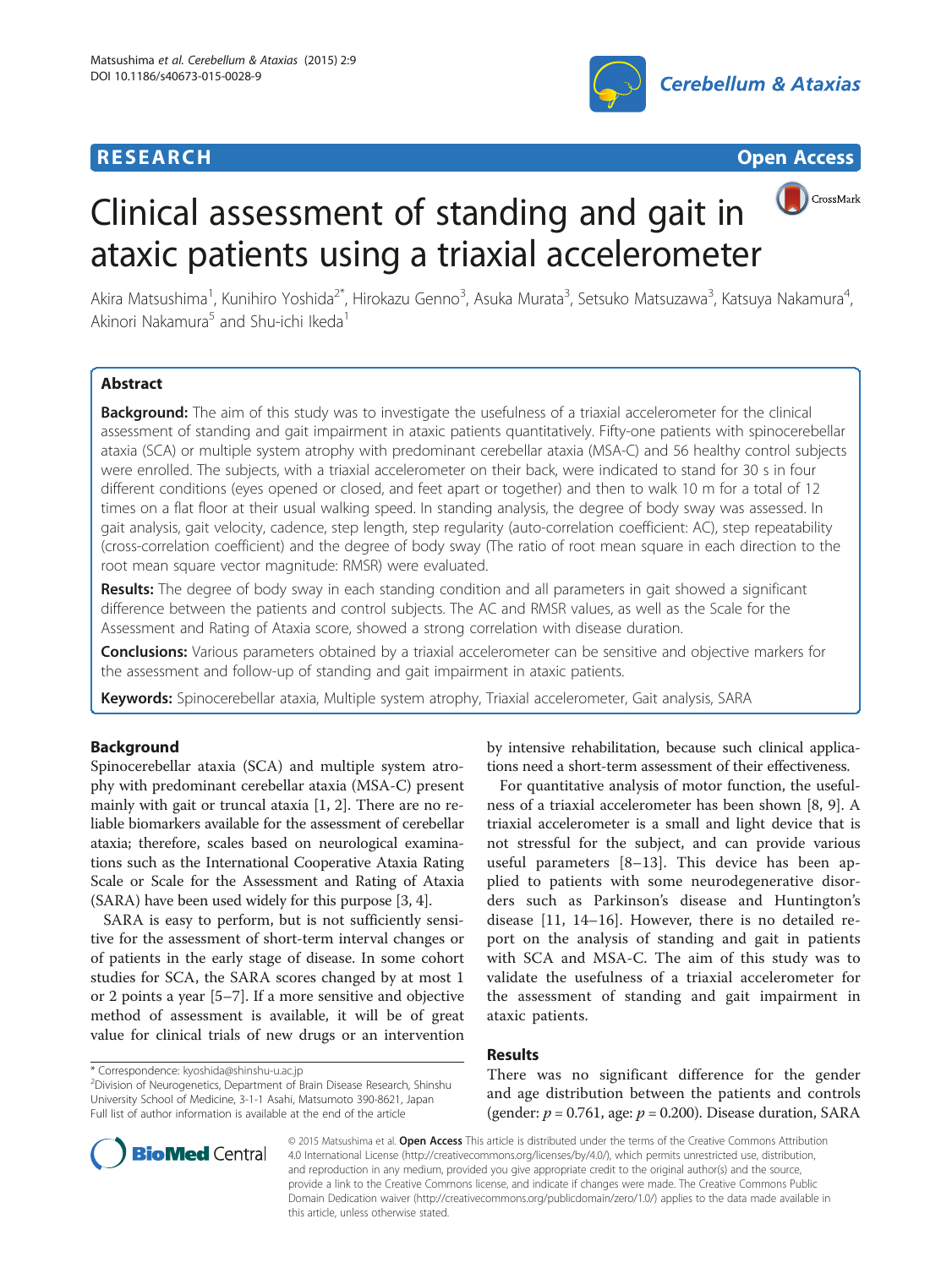<span id="page-1-0"></span>score and disease subtype for the patients enrolled are summarized in Table 1.

# Standing assessment

For standing, all 51 patients could maintain a standing position in Stance 1 (the feet were apart and the eyes were open), but 4 patients in Stance 2 (the feet were together and the eyes were open), 2 patients in Stance 3 (the feet were apart and the eyes were closed), and 14 patients in Stance 4 (the feet were together and the eyes were closed) could not maintain the standing position concerned. In all four stances, the horizontal acceleration vector magnitude (the postural sway) of the patients was significantly greater than that of the control subjects. The postural sway with eyes closed in each stance was significantly greater than that with eyes opened in both the patients and control subjects (Fig. 1).

# Gait assessment

For gait analysis, 3 patients could not complete the 10-m trial 12 times, therefore, the cross-correlation coefficient (CC) could not be calculated for them. The autocorrelation coefficient (AC) and the CC in the left-right direction (Y axis) were not assessed because the acceleration data in the Y axis were not sufficiently sensitive to detect gait cycle and it was not appropriate to apply to the auto-correlation method. The ratio of root mean square in each direction to the root mean square vector magnitude

| Table 1 Characteristics of the subjects |  |  |  |
|-----------------------------------------|--|--|--|
|-----------------------------------------|--|--|--|

|                                               | Patients<br>$n = 51$   | Controls<br>$n = 56$                            |  |
|-----------------------------------------------|------------------------|-------------------------------------------------|--|
|                                               |                        |                                                 |  |
|                                               | $Mean + SD$<br>(range) | Mean $\pm$ SD<br>(range)                        |  |
| Male/female, n                                | 24/27                  | 28/28                                           |  |
| Age, years                                    |                        | $60.3 \pm 10.4$ (39-79) $57.2 \pm 14.1$ (31-85) |  |
| Disease duration, years                       | $8.7 \pm 6.5$ (0-24)   |                                                 |  |
| SARA score (total)                            | $8.6 \pm 3.6$ (1-16)   |                                                 |  |
| SARA score (gait + stance)                    | $3.9 \pm 2.0$ (0-8)    |                                                 |  |
| Disease subtype                               |                        |                                                 |  |
| SCA <sub>1</sub>                              | 1                      |                                                 |  |
| SCA <sub>2</sub>                              | 1                      |                                                 |  |
| SCA3/MJD                                      | 1                      |                                                 |  |
| SCA6                                          | 9                      |                                                 |  |
| SCA31                                         | 13                     |                                                 |  |
| ADCA <sup>a</sup>                             | 9                      |                                                 |  |
| <b>CCA</b>                                    | 9                      |                                                 |  |
| MSA-C                                         | 7                      |                                                 |  |
| Ataxia associated with<br>Hashimoto's disease | 1                      |                                                 |  |

<sup>a</sup>Family history was supportive of autosomal dominant cerebellar ataxia (ADCA), but genetic testing was not performed



(RMSR) in the anterior-posterior direction (X axis) and the vertical direction (Z axis) were not assessed because the RMSR was considered to have an effective meaning only in the Y axis [[17](#page-6-0)]. All parameters measured in the test were significantly different between the patients and control subjects. The level of significance was very high for all parameters, except cadence (Fig. [2\)](#page-2-0).

# Correlation with disease duration

The total SARA score correlated well with disease duration (Table [2\)](#page-2-0). In standing, the postural sway correlated with disease duration only in the Stance 1. In gait, the AC in the X axis and the RMSR in the Y axis, as well as gait velocity and step length, were significantly correlated with disease duration (Table [2\)](#page-2-0).

# Chronological change of the parameters

Eleven patients (spinocerebellar ataxia type 31 [SCA31], 4; cortical cerebellar ataxia [CCA], 2; MSA-C, 4; ataxia associated with Hashimoto's disease, 1) and 18 control subjects were measured twice, with an interval of approximately 6 months (Fig. [3](#page-3-0)). The patient with ataxia associated with Hashimoto's disease was measured several times before and after the initiation of therapy (methylprednisolone pulse and oral corticosteroid). For the patients, gait velocity, the AC and the RMSR were evaluated because they were significantly correlated with disease duration. Compared with the control subjects, the AC values showed deterioration in all MSA-C patients. For the patients with CCA and SCA31, the deterioration in each parameter was not so significant. Conversely, the patient with ataxia associated with Hashimoto's disease showed an improvement in RMSR at 1 month after the initiation of therapy. The SARA score of gait deteriorated by 1 point in one MSA-C patient, while it improved by 1 point in Hashimoto's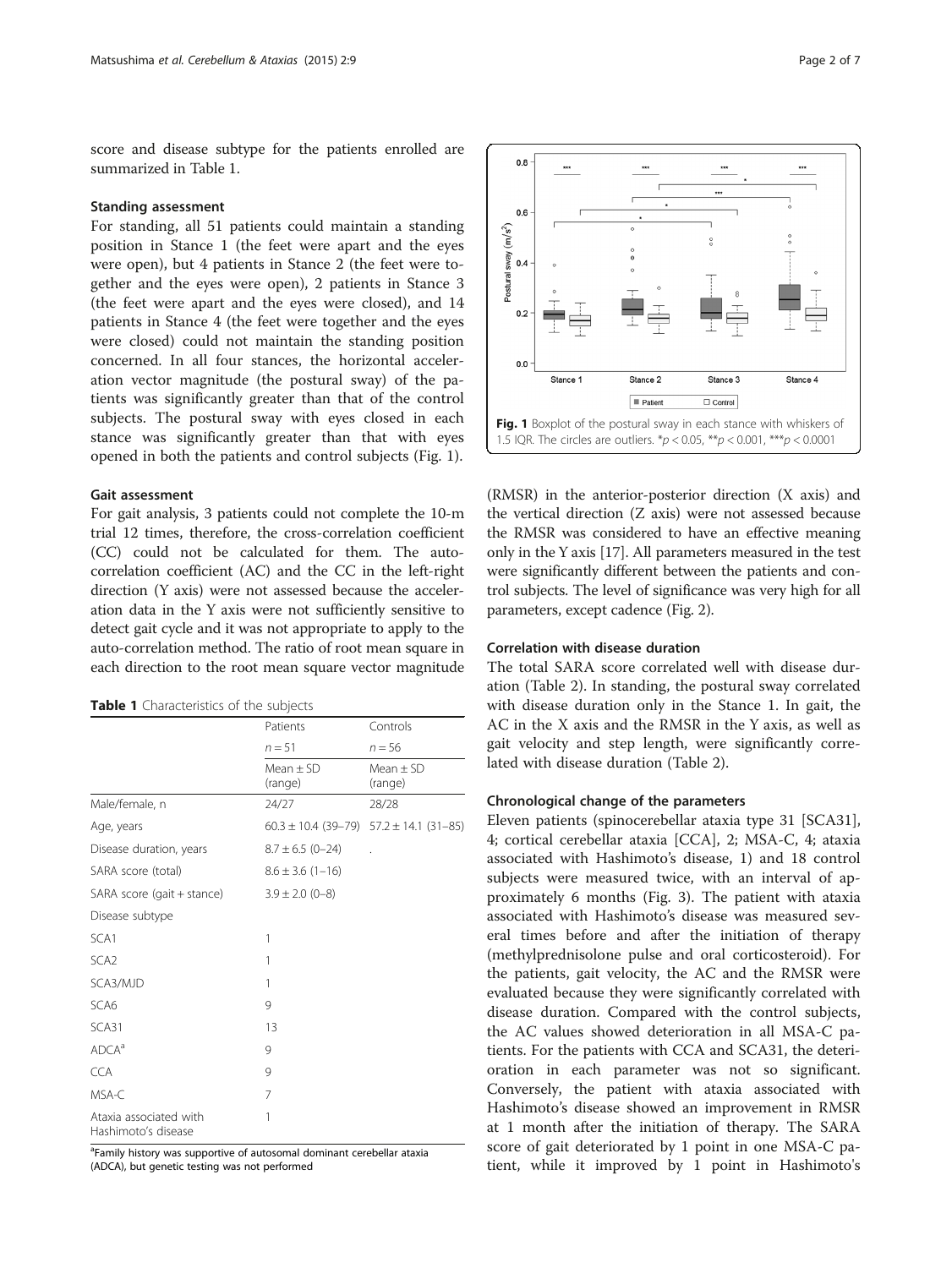<span id="page-2-0"></span>

disease patient. The SARA score of gait was unchanged in the other patients over a period of approximately 6 months.

# **Discussion**

Some devices such as force plates or stabilometer have been used for the quantitative evaluation of ataxic

Table 2 Spearman's rank order correlation between disease duration and each parameter

|                        | rho value | p value |
|------------------------|-----------|---------|
| SARA (total)           | 0.35      | 0.012   |
| Stance (postural sway) |           |         |
| Stance 1               | 0.31      | 0.025   |
| Stance 2               | 0.27      | 0.070   |
| Stance 3               | 0.24      | 0.096   |
| Stance 4               | 0.18      | 0.310   |
| Gait                   |           |         |
| Velocity               | $-0.35$   | 0.012   |
| Cadence                | $-0.13$   | 0.369   |
| Step length            | $-0.34$   | 0.011   |
| AC in X axis           | $-0.29$   | 0.037   |
| AC in Z axis           | $-0.25$   | 0.081   |
| CC in X axis           | $-0.14$   | 0.330   |
| CC in Z axis           | $-0.21$   | 0.161   |
| RMSR in Y axis         | 0.51      | < 0.001 |

patients [\[18, 19\]](#page-6-0). Compared with those devices, a triaxial accelerometer has several advantages: it is much smaller, easy to handle, and does not interfere with the movement of the subject or require much time for taking measurements. Therefore, it is suitable for repeated measurements to assess the chronological changes. In addition, a triaxial accelerometer can measure throughout a three-dimensional space and gain much more parameters regarding motor function than force plates or a stabilometer.

In this study, we enrolled only ambulatory patients with cerebellar ataxia who could stand or walk by themselves (approximate total SARA score < 15). Therefore, they were relatively mild in the severity or at an early stage of ataxia, although the disease subtypes were variable. There is no curative therapy for SCA or MSA-C. Any disease-modifying intervention, if available in the future, will be more effective in the earlier stage of disease. Therefore, a method will be needed to detect subtle changes of the degree of ataxia in patients in the early stage.

The data obtained during standing assessment showed a significant difference between the patients and control subjects in all stances. In addition, the postural sway was more severe with eyes closed than with eyes open, and the degree of difference was more conspicuous in the patients than in the control subjects. More importantly, the triaxial accelerometer could detect a clear difference between the patients and control subjects even in the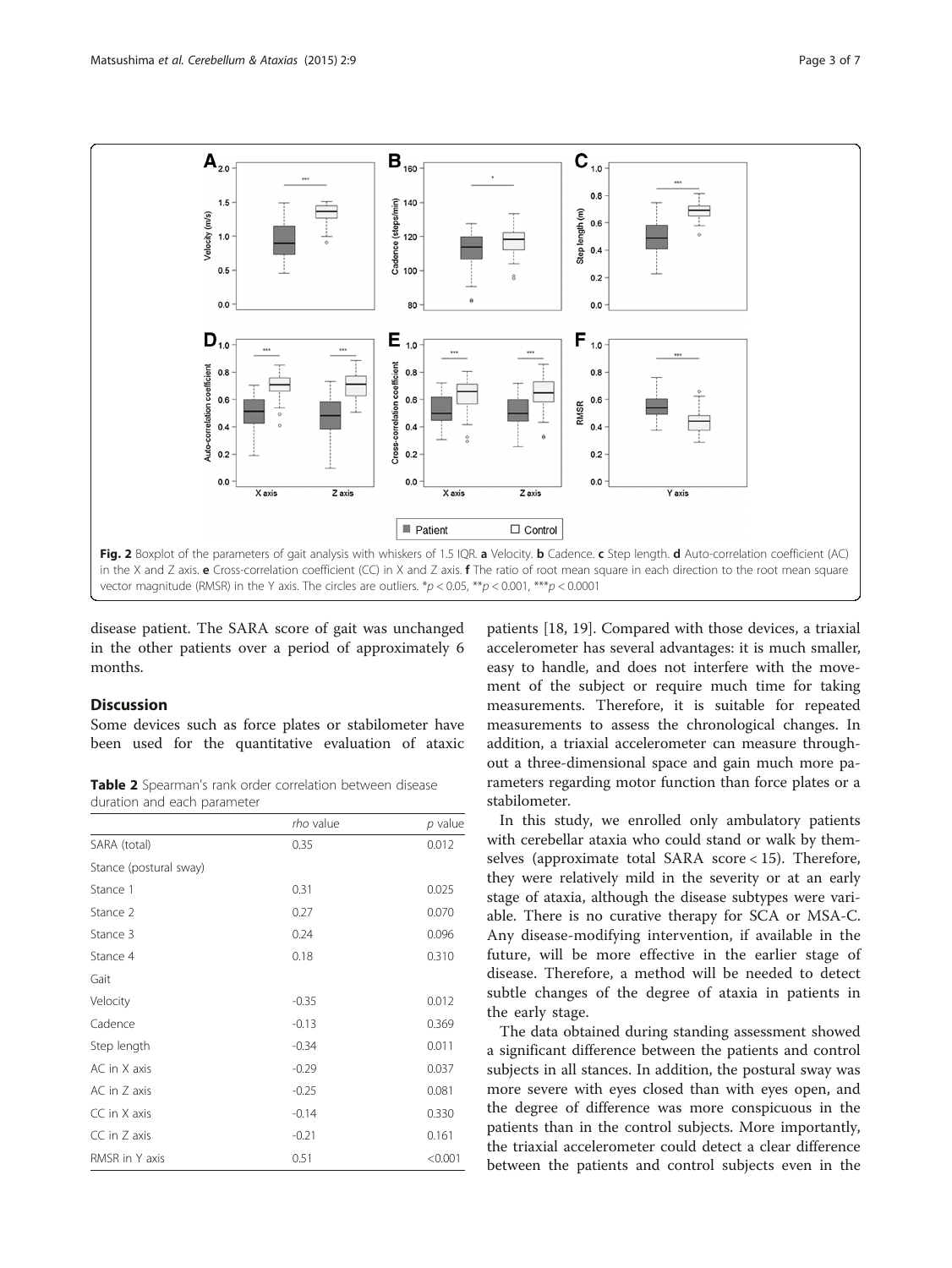<span id="page-3-0"></span>

easiest standing task (Stance 1). These findings were basically the same as those obtained using a stabilometer [[18\]](#page-6-0), but a triaxial accelerometer can be applied more easily to patients who are unable to walk at all, but only can stand without any support.

In gait assessment, gait velocity and step length were significantly different between the patients and control subjects, but these parameters were probably affected by several factors other than cerebellar ataxia including the age, gender, and height of the subject [\[19\]](#page-6-0). Therefore, parameters other than velocity or step length will be needed to evaluate gait impairment. For this purpose, AC, CC, and RMSR were calculated and assessed in this study. Here we proposed CC as the original parameter of gait. The CC showed the degree of similarity in every 6 pairs of the walking trials from the definition. Therefore, we thought the CC represented gait repeatability. We found a significant difference in the CC, as well as in the AC and the RMSR, between the patients and control subjects. Although further study is needed to confirm the meaning of the CC in more detail, these parameters obtained by the triaxial accelerometer could be excellent markers for assessing gait disturbance in ataxic patients.

The correlation between the SARA score and disease duration in ataxic patients was confirmed previously [[4](#page-6-0), [20](#page-6-0)], and such a correlation with disease duration was also observed in the parameters obtained using the triaxial accelerometer in this study. The AC (parameter

for step regularity) in the X axis and RMSR (that for the degree of sway) in the Y axis values were significantly correlated with disease duration. These results suggested that step regularity in the anterior-posterior direction and the degree of sway in the left-right direction accounted for the deterioration with disease duration. The efficacy of the AC as a parameter for differentiating patients with Parkinson's disease from normal subjects has been reported [[11](#page-6-0), [15\]](#page-6-0), which was confirmed for patients with cerebellar ataxia in this study. Furthermore, the correlation with disease duration was also found in the postural sway in Stance 1 (the feet were apart and the eyes were open), which was completed by all the patients. Although the degree of correlation in the postural sway was not as much as other parameters, the postural sway could be one of the useful parameters, especially for patients who could not walk.

We suppose that the AC and the RMSR reflect the chronological change of disease severity effectively. In the patient with Hashimoto's disease, her subjective complaint improved after therapy. Consistent with this, this improvement was detected objectively by the triaxial accelerometer. Her AC value was unchanged by therapy because it was initially similar to the values observed in the control subjects, but her RMSR value improved. In the patients with MSA-C, the AC values deteriorated greatly during the follow-up period, indicating that step regularity of the patients was affected progressively. The SARA score of gait for a patient with MSA-C increased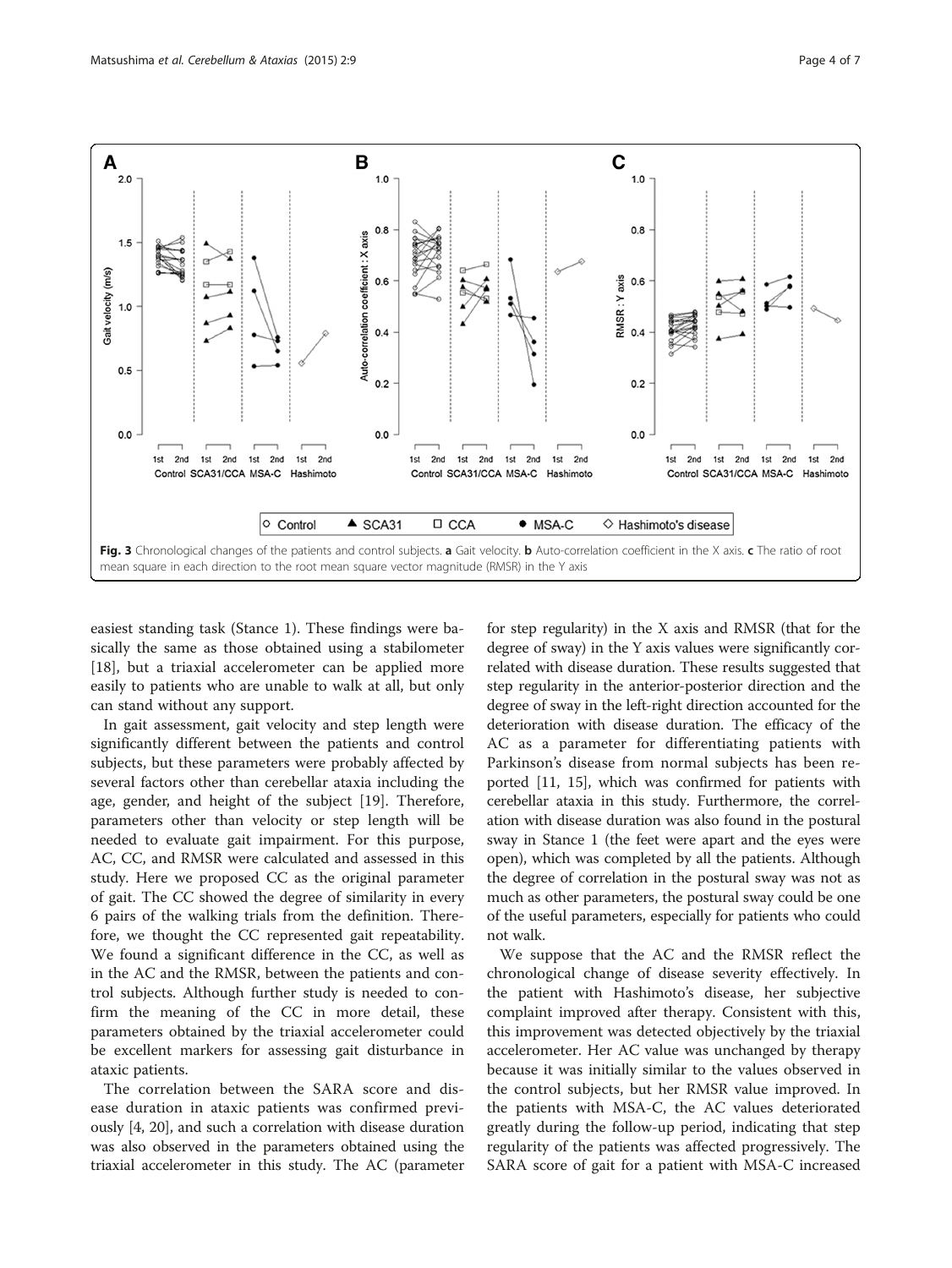during the follow-up period by 1 point, but the score of the other MSA-C patient did not change. This suggests the possibility that the AC obtained by a triaxial accelerometer is a more sensitive indicator to detect the progression of gait ataxia, although the factors affecting the AC value remain unclear. In contrast, the AC value did not deteriorate in the patients with SCA31 and CCA. Although the natural history of SCA31 and CCA has been not revealed yet, both diseases are considered to have a much more protracted clinical course than MSA-C. The difference of the AC value between MSA-C and SCA31/CCA patients is very likely to reflect that of the rate of progression between these diseases. As the number of patients in each disease subtype who were measured twice was small, the comparison between the subtypes might be preliminary. Further study of the chronological changes in the AC and RMSR value is needed to see the difference of progression between the subtypes with cerebellar ataxia.

We have to state that there were some limitations in this study. Firstly, we did not assess the AC and CC in the Y axis probably because of a low sensitivity to detect gait cycle in some subjects. One of the reasons for this would be the lower sampling rate of the instruments we used. The instrument which had higher sampling rate (128Hz) was used in the report which succeeded at obtaining the AC value in the Y axis [\[12](#page-6-0)]. Secondly, we did not assess well how the walking speed affected on other parameters. Although the relationship between walking speed and AC was unclear [[12\]](#page-6-0), that between walking speed and the root mean square of acceleration in gait was clarified [\[9](#page-6-0), [13\]](#page-6-0). To minimize the effect of gait velocity on measured accelerations as much as possible, RMSR was proposed [[17\]](#page-6-0). It would preferable that the result was compared between the groups with the same walking speed to minimize the effect of walking speed much more, but it was difficult because the slowness of walking speed itself was just a symptom in ataxic patients. RMSR was originally used to compare hemiplegic patients with healthy subjects [\[17\]](#page-6-0), but the method may be applicable to patients with other diseases in principle.

# Conclusion

Not only gait velocity and step length but also the parameters obtained with the triaxial accelerometer clearly discriminated the ataxic patients from the control subjects. Among several parameters, the AC and RMSR in gait analysis showed a strong correlation with disease duration, and possibly changed chronologically along with disease progression. A triaxial accelerometer can be an excellent tool for the objective and quantitative evaluation of cerebellar ataxia.

# **Methods**

# Subjects

Fifty-one patients clinically diagnosed with SCA or MSA-C and 56 control subjects without gait impairment were enrolled in this study (Table [1](#page-1-0)). All patients could stand and walk by themselves, but some used a cane or walker to avoid fall. Patients whose SARA score of gait was more than 6 points or SARA score of stance was more than 3 points were excluded, and patients who had a comorbid condition with disorders such as cerebrovascular or orthopedic disorders, that affects motor function were also excluded. The group of patients included a female patient with Hashimoto's disease who complained mainly of unsteadiness on standing and gait. She was diagnosed previously as SCA, but we considered her ataxic symptoms were associated with Hashimoto's disease based on her responsiveness to steroid therapy. Some subjects (11 patients and 18 control subjects) were measured twice with an approximately 6-month interval to evaluate chronological changes.

When the subjects were recruited, they were provided with all necessary information about the study and informed consent was obtained from all subjects. This study was approved by the Ethics Committee of Shinshu University School of Medicine (No. 2667).

# Instrumentation

A triaxial accelerometer (Jukudai Mate; Kissei Comtec Co., Ltd., Matsumoto, Japan) was used. The device was small (size, 55 mm  $\times$  80 mm, thickness, 10 mm), light (weight,  $\sim$ 90 g) and easy to handle. It had a sampling rate of 20 Hz. The range of detection was between -10G and  $+10G$  (G: acceleration of gravity,  $1G = 9.80665 \text{m/s}^2$ ) and the resolution power was 0.02G. The data acquired by the device were analyzed by BIMUTAS II (Kissei Comtec Co., Ltd., Matsumoto, Japan) which was developed for biological processing.

# **Measurements**

The device was attached to the back and the median of L3 of the subject by an elastic belt. SARA was evaluated by the first or second author on the same day of the measurements. The measurements were taken in the following order by more than three examiners. One of the examiners was responsible only for time keeping, while the others stood or walked along with the subject to prevent fall.

## **Standing**

In the assessment for standing, the subjects were indicated to lower their arms to the sides of their body and to stand for 30 s. The test was stopped when one foot or both feet moved. The assessment was performed serially in the following four different conditions: (1) the feet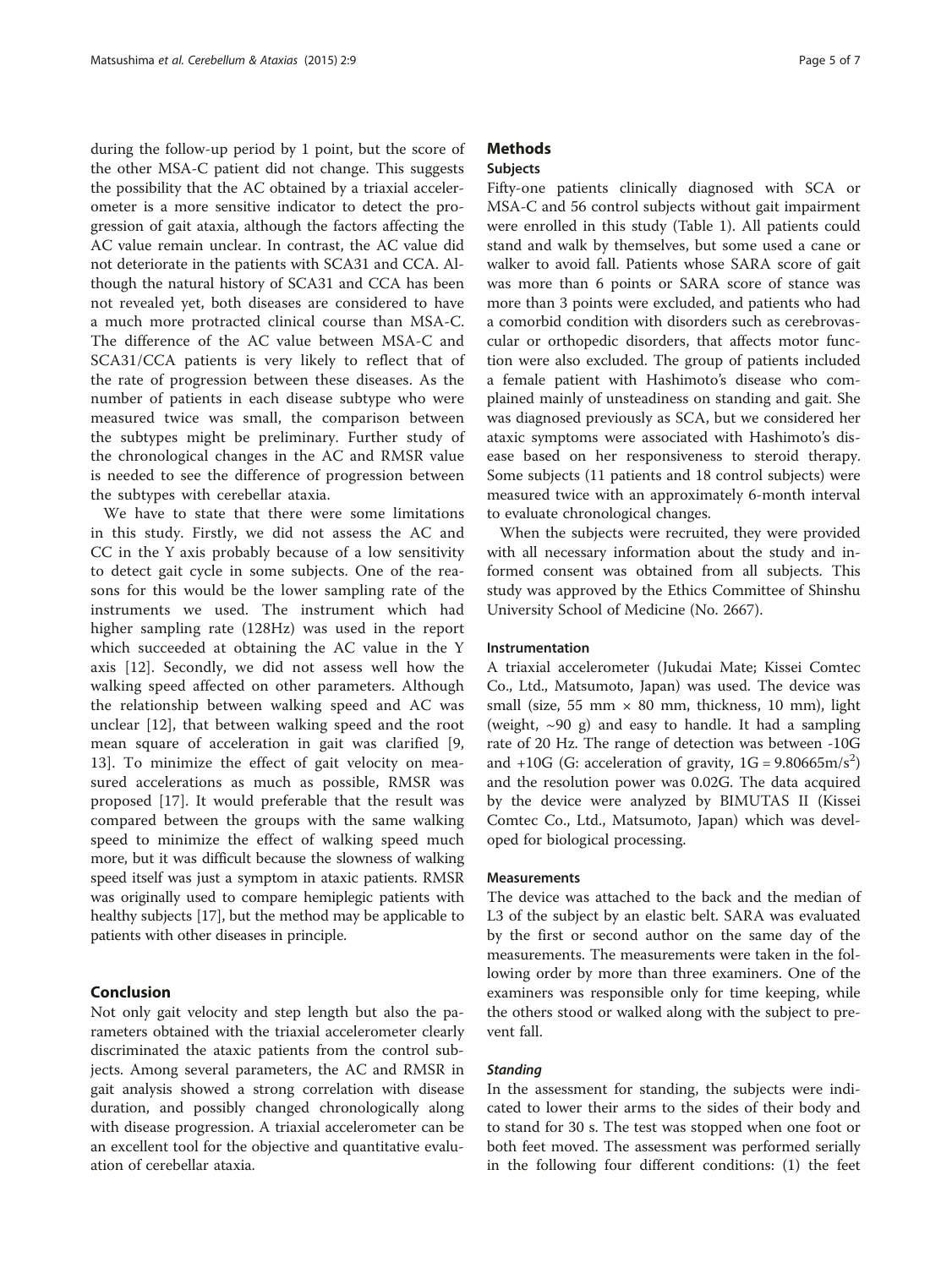were placed 25 cm apart and the eyes were open (Stance 1); (2) the feet were placed together and the eyes were open (Stance 2); (3) the feet were placed 25 cm apart and the eyes were closed (Stance 3); and (4) the feet were placed together and the eyes were closed (Stance 4). The subjects who were not able to stand for 30 s during a stance were excluded from the analysis of that stance.

# Gait

After the measurement of standing, the subjects were asked to walk on a flat floor at a speed they were comfortable with. The walking distance was 10 m. The walking test was repeated 12 times (6-times reciprocating walk) consecutively. For subjects who found it difficult to walk 12 times, the test was aborted at the end of the third reciprocating walk. All subjects were instructed to stop walking at 3 m beyond the end of the walkway during each 10-m test. As the patients were often unstable at the beginning and end of walking [\[21\]](#page-6-0), the data at the beginning and end of the test were eliminated and those for 6.4 s from the middle part were used for gait analysis.

# Parameters

The axes of the direction of acceleration were defined as follows: X axis, anterior-posterior (front-back) direction; Y axis, left-right (crosswise) direction; and Z axis, vertical (head-foot) direction.

## **Standing**

The degree of body sway in standing, as the horizontal acceleration vector magnitude (postural sway) was calculated every 0.05 s. The mean value of the postural sway for 30 s was used for the analysis, which represented the degree of sway during standing.

# Gait

The following parameters were taken: (a) velocity, (b) cadence, (c) step length, (d) auto-correlation coefficient  $(AC)$ ,  $(e)$  cross-correlation coefficient  $(CC)$ , and  $(f)$  The ratio of root mean square in each direction to the root mean square vector magnitude (RMSR). Velocity was calculated by the time taken for each 10-m walking test, and the mean of each value was used for the analysis. Cadence, defined as steps per minute, was calculated using the steps counted from the acceleration data and walking time. Step length was calculated using velocity and cadence. To compare the similarity of two different functions mathematically, a cross-correlation function was used. The cross-correlation function expressed the similarity of two functions as a value from -1 to 1. It used the convolution of functions to calculate the value. Especially, the value of the cross-correlation function of the two same functions was named the auto-correlation function. Each value of the auto-correlation function is a

correlation coefficient between the raw acceleration data and the data to be shifted at some sample points from the same raw acceleration data. When the shifted sample point is 0, the position is defined as the reference point. A similar method to the auto-correlation function, called the auto-correlation method, was used in gait analysis [[11, 12, 16\]](#page-6-0). From the processed acceleration data by the auto-correlation method, the first coefficient peak next to the reference point was defined as AC. The mean of 12 ACs was used for the analysis; this value represented step regularity [\[11, 12\]](#page-6-0). As for the AC, by selecting the acceleration data of every 6 pairs of the 12 walking trials (1st measurement and 7th measurement, 2nd measurement and 8th measurement, and so on), the value of the cross-correlation function of each data pair was calculated. The maximum value in the cross-correlation function of each pair was defined as CC. The mean of 6 CCs was used for the analysis. From the definition of CC, it represented gait repeatability. A proportional relationship has been shown between the root mean square of acceleration acquired from an accelerometer fixed on the body trunk and the square of gait velocity [[9, 13\]](#page-6-0). To eliminate the relation between measured accelerations and gait velocity as much as possible, RMSR was proposed [[17\]](#page-6-0). The same method was adopted in this study. The mean of 12 RMSRs was used for the analysis. The RMSR represented the degree of sway during gait [\[17](#page-6-0)].

# Statistical analysis

Statistical analysis was performed using R (Foundation for Statistical Computing, Vienna, Austria). The assumption of a normal distribution was assessed by the Kolmogorov-Smirnov test. The independence of the gender ratio between the patients and control subjects were assessed by the chi-square test. The difference of the mean age between the patients and control subjects was assessed by T-test for two independent groups. The difference in standing and gait parameters between both groups was assessed by the Wilcoxon rank sum test. The difference between the paired data during standing was assessed by the Wilcoxon signed rank test. The correlation between disease duration and the standing and gait parameters was assessed by Spearman's rank correlation coefficient. The difference between the chronological changes in the control subjects was assessed by the paired T-test. The level of significance was set at  $p < 0.05$  in all tests.

#### Competing interests

A. Matsushima: None. K. Yoshida receives research support by a grant from the Research Committee for Ataxic Diseases, the Ministry of Health, Labour, and Welfare, Japan, and by a Grant-in-Aid for Scientific Research (C) from the Japan Society for the Promotion of Science, the Ministry of Education, Culture, Sports, Science and Technology of Japan. H. Genno: None. A. Murata: None. S. Matsuzawa: None. K. Nakamura: None. A. Nakamura receives from research support by Intramural Research Grant (26-6) for